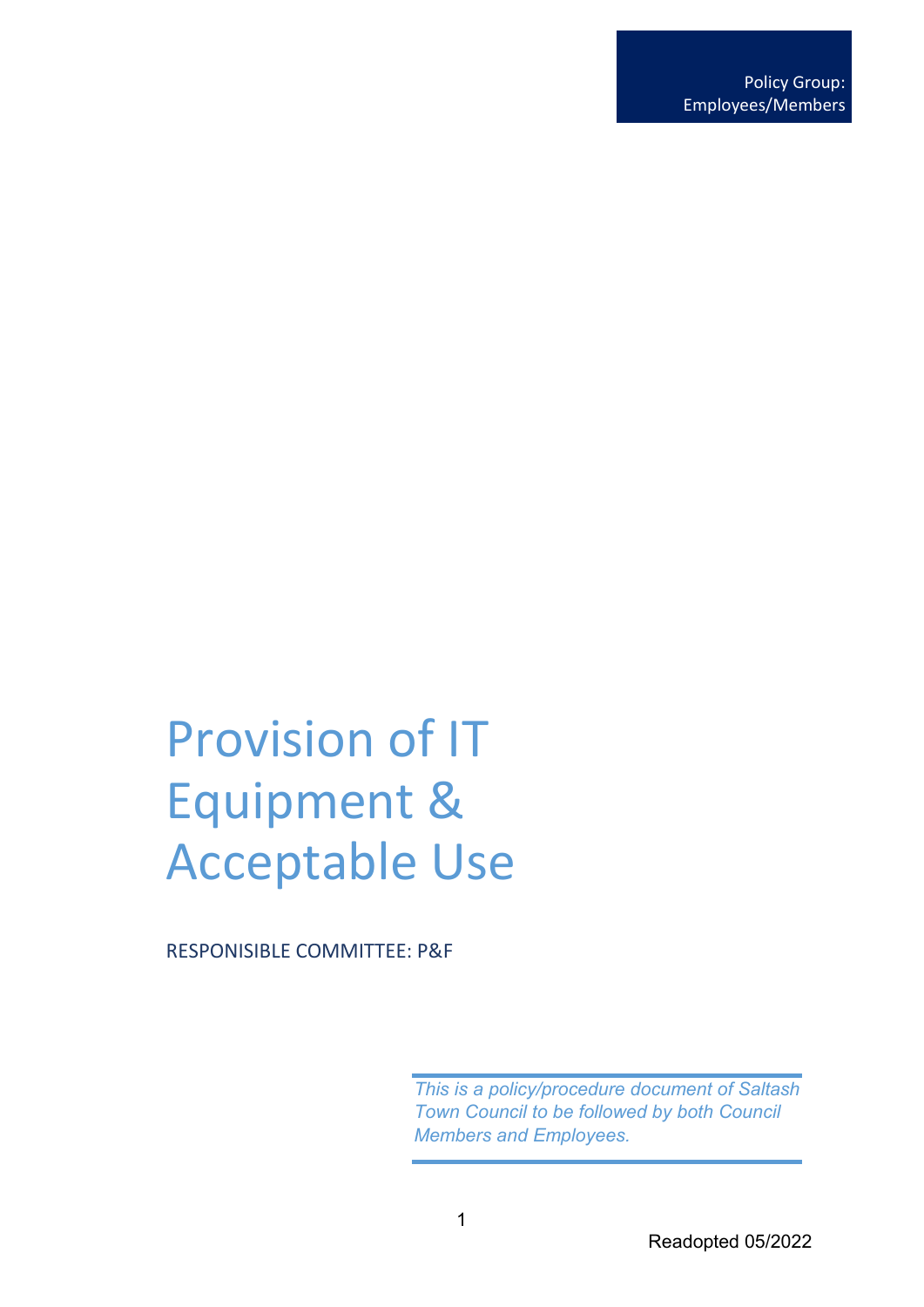| <b>Current Document Status</b>       |                       |                    |                |  |
|--------------------------------------|-----------------------|--------------------|----------------|--|
| <b>Version</b>                       | 1/2022                | <b>Approved by</b> | <b>ATM</b>     |  |
| <b>Date</b>                          | March 2021            | <b>Date</b>        | 05.05.2022     |  |
| <b>Responsible</b><br><b>Officer</b> | <b>AJT</b>            | Minute no.         | 54/22/23b(xvi) |  |
| <b>Next review date</b>              | Annual or as required |                    |                |  |

| <b>Version History</b> |                |                      |                          |  |
|------------------------|----------------|----------------------|--------------------------|--|
| <b>Date</b>            | <b>Version</b> | <b>Author/Editor</b> | <b>Notes</b>             |  |
| March<br>2021          |                | <b>AJT</b>           | New policy               |  |
| May 2021               | 1/2021         | <b>AJT</b>           | Reapproved – new council |  |
| May 2022               | 1/2022         | <b>AJT</b>           | Readopted                |  |

#### **Document Retention Period** Until superseded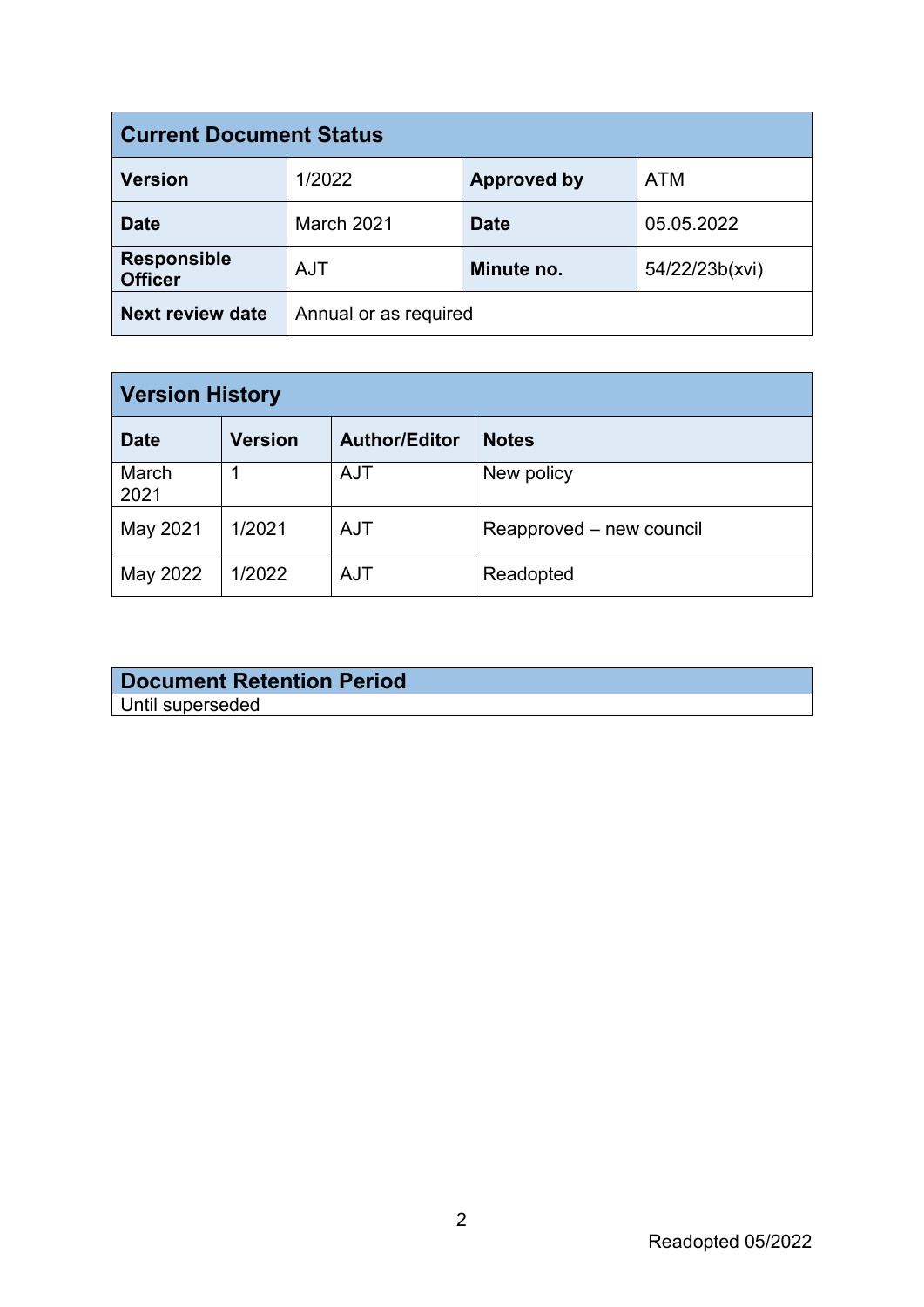## **SALTASH TOWN COUNCIL**

## **PROVISION OF IT AND ACCEPTABLE IT USAGE POLICY**

This policy should be read in conjunction with the following:

Information and Data Protection Policy Management of Transferable Data Policy GDPR 2018 Data Protection Act 2018 Computer Misuse Act 1990 Members of staff should also refer to the Employee Handbook Equality and Diversity Policy

### **Context:**

Saltash Town Council provides IT equipment to both staff and councillors to enable them to carry out their duties effectively in Council buildings and when working from home or in the community. This policy is in two parts – the provision of IT equipment and the individual's responsibilities when using IT.

#### **Scope:**

This policy sets out the correct, appropriate and expected use of Saltash Town Council computing and networking facilities to ensure safe and reliable operation. This extends to all IT facilities including software, hardware, staff computers, Councillors devices, telephones (mobile and internal) provided and maintained by Saltash Town Council.

### **Part 1**

## **Provision of IT Equipment**

Virus detection is installed and managed centrally by the IT Consultant. Individuals must not remove or disable anti-virus software or attempt to remove virus infected files. These should be referred to the IT Consultant.

#### a. Employees

All employees are issued with appropriate IT equipment on commencement of employment with the Town Council. This may include a laptop, mobile phone, use of a computer in a council building, memory devices (e.g. USB) according to the requirements of the role. A unique email account, user ID and password are also issued with an authentication device if appropriate. Access levels to systems and information will be authorised appropriate to the users' job role.

Upon termination of contract all Council owned property should be returned. The Line Manager will ensure all authorised access is promptly removed.

b. Councillors

On joining the Council Members will be offered a device (usually a tablet or laptop) running a supported operating system, with the capability for joining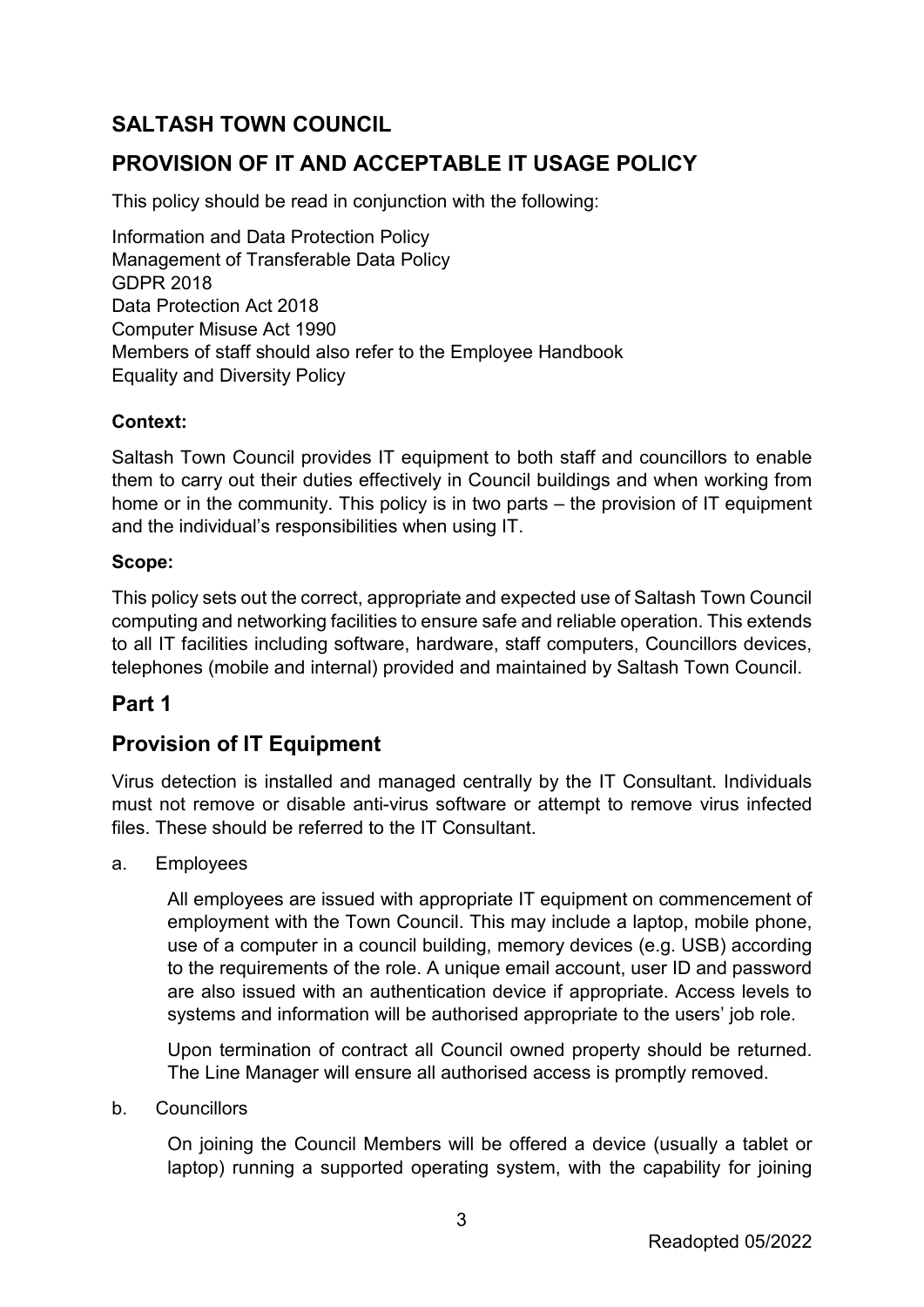virtual meetings and accessing council emails and information, on long term loan for the length of their tenure as Town Councillor. The device will be procured by the Town Council and will be preloaded with software which will be licensed and managed by the Town Council IT Consultants. The specification of the device will ensure that it remains fit for purpose for the four-year term of the Council.

The Town Council will provide all Councillors with a unique email address, user ID and password with access to selected areas of the IT system.

On cessation of service as a Town Councillor the tablet/laptop/device should immediately be returned to the Town Council and all access rights will be rescinded.

- c. Loss/Damage
	- i. Employees

Employees have a responsibility to take reasonable care of any device they are allocated, particularly when taking off site. Any loss or damage should be immediately reported to their Line Manager.

ii. Councillors

The Town Council will insure devices loaned to Councillors. It is accepted that these devices will be taken off site and Councillors have a responsibility to take reasonable care of the device. Any loss or damage should be immediately reported to the Assistant Town Clerk. Where a device has to be sent for repair it may be possible to provide a loan device but this cannot be guaranteed.

At the end of life of the devices it will be securely wiped of all data and donated to a suitable organisation for distribution to children/young people without access to IT for home study.

### **Part 2**

### **Acceptable IT usage and user responsibilities**

- a. All authorised users of Saltash Town Council computing facilities and network must ensure that:
	- ⋅ Any breaches or suspected security incidents concerning the Town Council network or computing facilities must be reported immediately.<sup>[1](#page-3-0)</sup>
	- ⋅ Passwords, PINs or any other unique authentication credentials should not be disclosed to anyone under any circumstances.

<span id="page-3-0"></span><sup>&</sup>lt;sup>1</sup> Data breaches – Senior Policy & Data Compliance Monitoring Officer Security breaches – IT Consultant + Assistant Town Clerk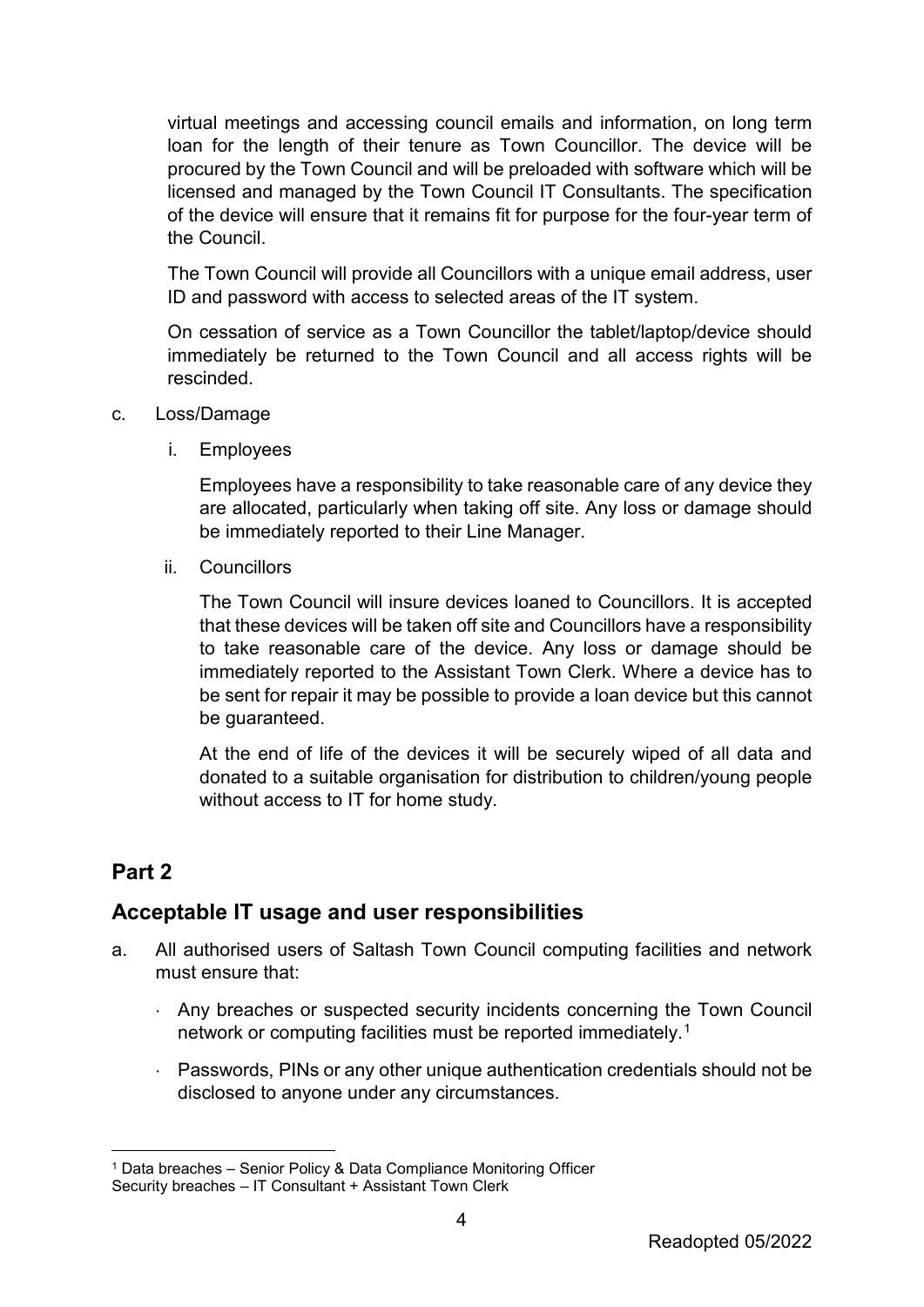- ⋅ Passwords, PINs or any other unique authentication credentials should not be written down anywhere.
- ⋅ You should change your password immediately if you believe it may have been compromised.
- ⋅ Always 'screen lock' any device when leaving it unattended.
- ⋅ Never attempt to perform any unauthorised changes to STC IT systems.
- ⋅ All data held on STC systems may be subject to Freedom of Information or Subject Access Requests. For this reason, personal use of STC computing and network facilities cannot be deemed to be private.
- ⋅ Do not use or attempt to use another individual's account.
- ⋅ Never exceed the limits of your authorisation or specific business need by attempting to access systems or information that you do not need in order to carry out your role. A deliberate and intentional attempt to access unauthorised resources breaches the Computer Misuse Act 1990.
- ⋅ If you believe you have mistakenly been granted access to IT systems, information or resources which are not appropriate or authorised by you, this should be immediately reported as a possible incident. Under no circumstances should you attempt to further access the information/resources.
- ⋅ Do not facilitate or attempt to facilitate access for anyone who is not authorised to access specific information or systems.
- $\cdot$  Never copy, store or transfer data or software owned by STC to any unmanaged device without the explicit written consent of the asset owner.
- ⋅ Your login ID identifies you as an individual and holds you directly accountable for all actions which take place under your credentials. A logged in session should not be shared with anyone else.
- b. Working off site
	- ⋅ Equipment and media taken off site must not be left unattended in public places and not left in sight in a car.
	- ⋅ Information must be protected against loss or compromise when working remotely.
	- $\cdot$  Particular care should be taken with the use of mobile devices such as mobile phones, laptops and tables.
- c. Internet and Email Conditions of Use

Use of STC internet and email is intended for business use. Personal use is not permitted and all individuals are accountable for their actions on the internet and email systems.